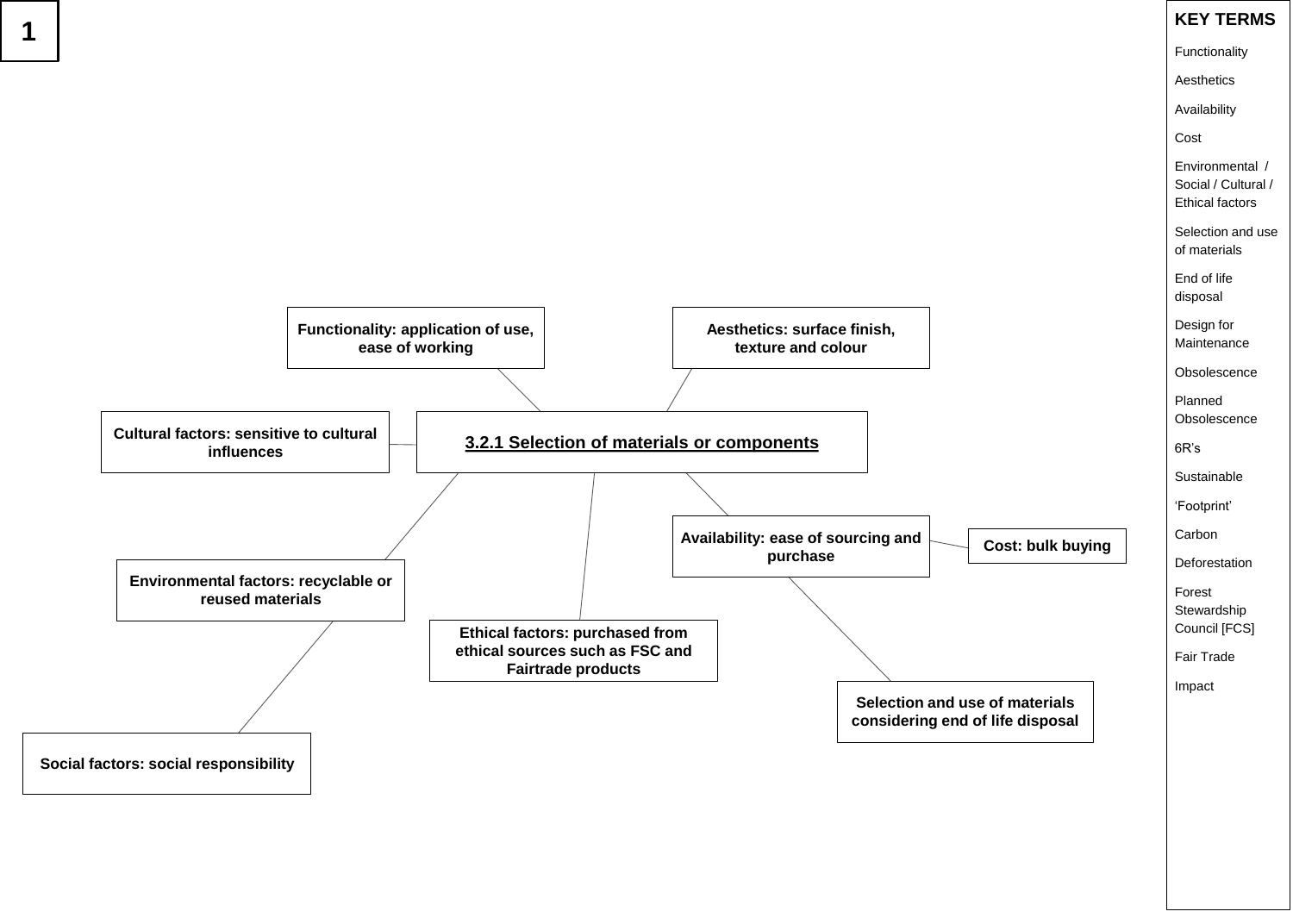Recycle

Rethink

Refuse

Reduce

Repair

Re-use

**Sustainable** 

Ecological

Social

'Footprint'

Carbon

**Deforestation** 

Mining

Drilling

Forest **Stewardship** Council [FCS]

Fair Trade

Pollution

**Oceanic** 

Atmospheric

C2O

Ozone layer

Impact

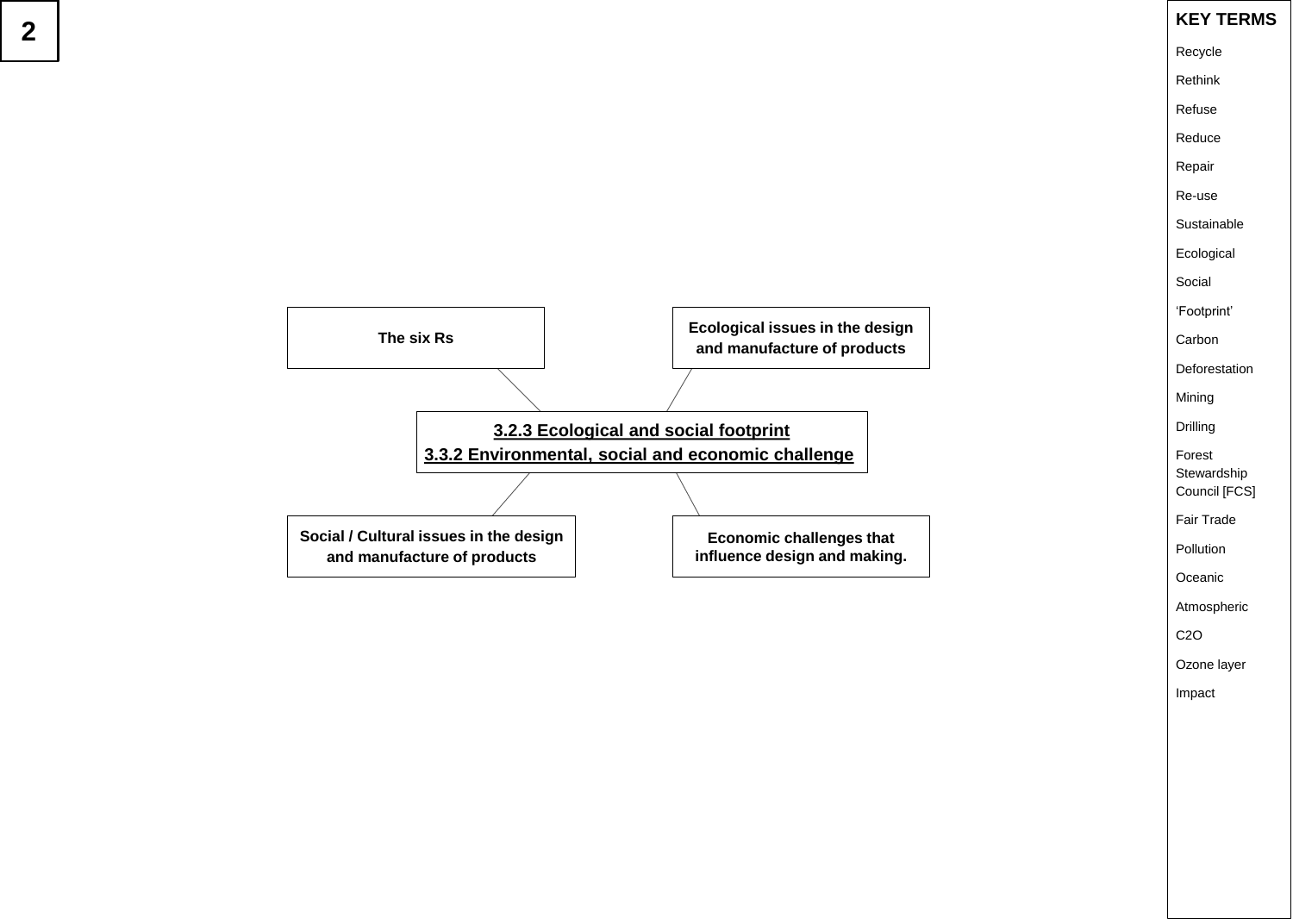Tolerance

Jig / Template

Pattern

Quality Control

Tools

#### **Wastage** :

*Die Cutting / Laser Cutting Perforation Turning Sawing Milling Drilling Cutting Shearing Weeding [Stencils]*

#### **Addition** :

*Lamination Soldering 3d Printing Sublimation Printing Rotary Printing Screen Printing Stencil CAM Embroidery Batik Sewing Bonding*

#### **Deforming &**

**Reforming:** *Vacuum Forming Bending Folding Blow Moulding Casting Injection Moulding Extrusion Creasing Pressing Drape forming*

**Commercial Processes** *Routing Turning Weaving Dyeing Printing*



# **3**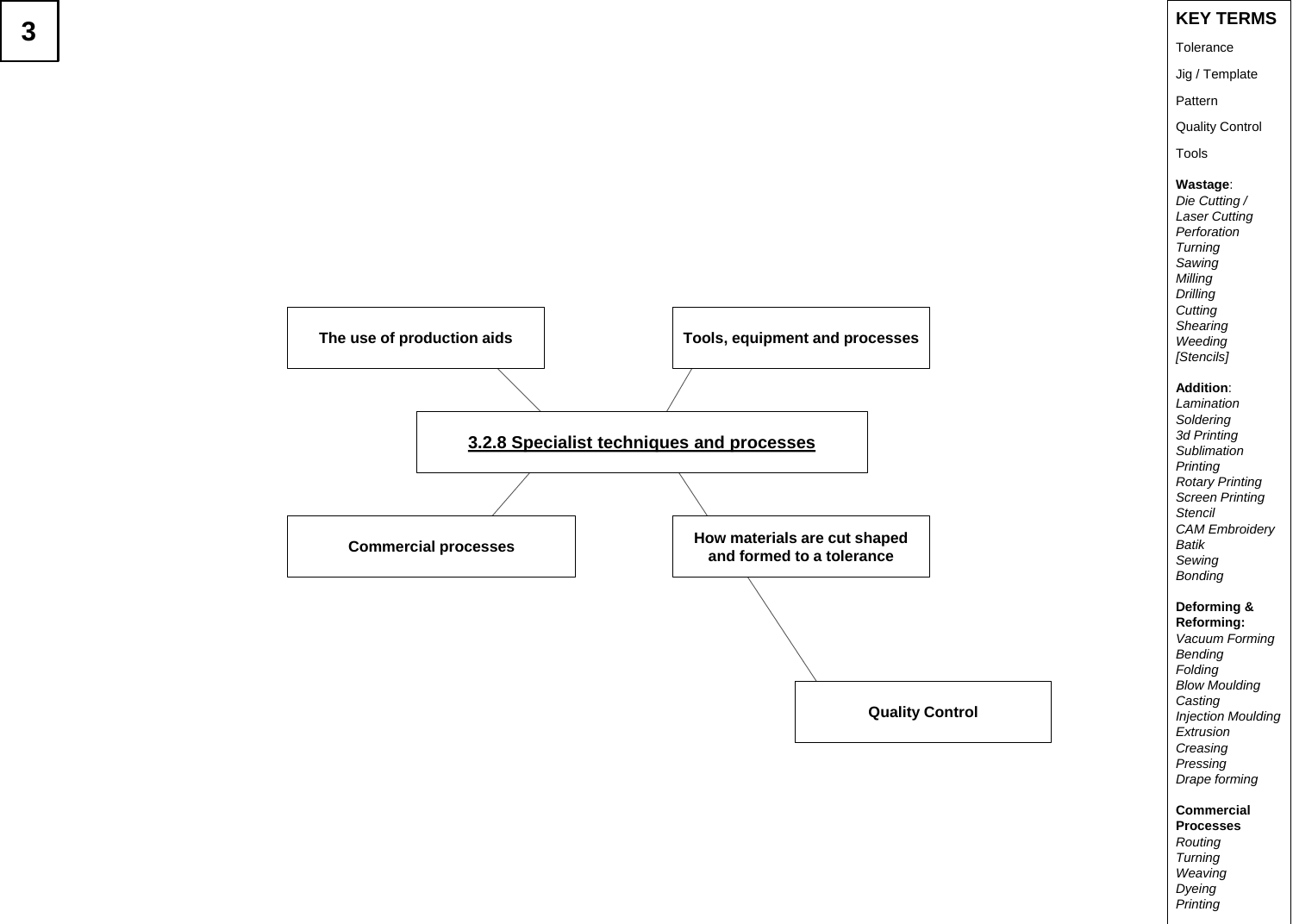Develop

**Communicate** 

Record

Justify

Design Ideas

Freehand sketch

Isometric

2 pt Perspective

1 Pt Perspective

Schematic

Diagram

Annotation

3rd Angle Projection

Exploded Diagrams

Working Drawing

Construction

Audio

Visual

Interviews

User

Mathematical modelling

Computer based tools

2D Design

ProPainter

Cut Studio

Google SketchUp

3D Modelling

Toile / Card

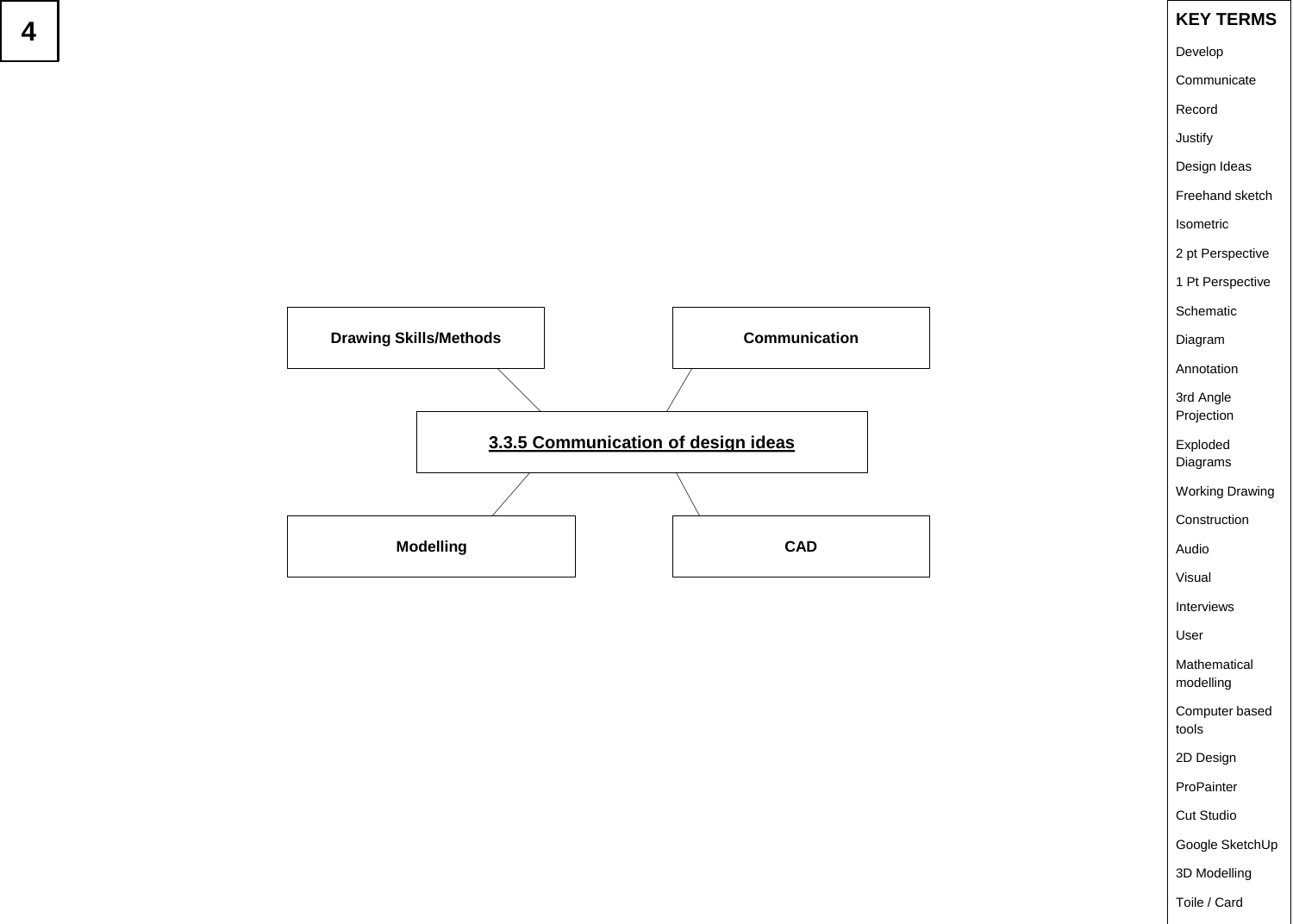

Client Needs

Prototype

Toile

Model

System

Innovation

Satisfy Brief

Specification

Aesthetics

Marketable

Feedback

Client Opinion

3rd Party Feedback

Modifications

Improve

Inception

Manufacture

Data

Tables

Findings